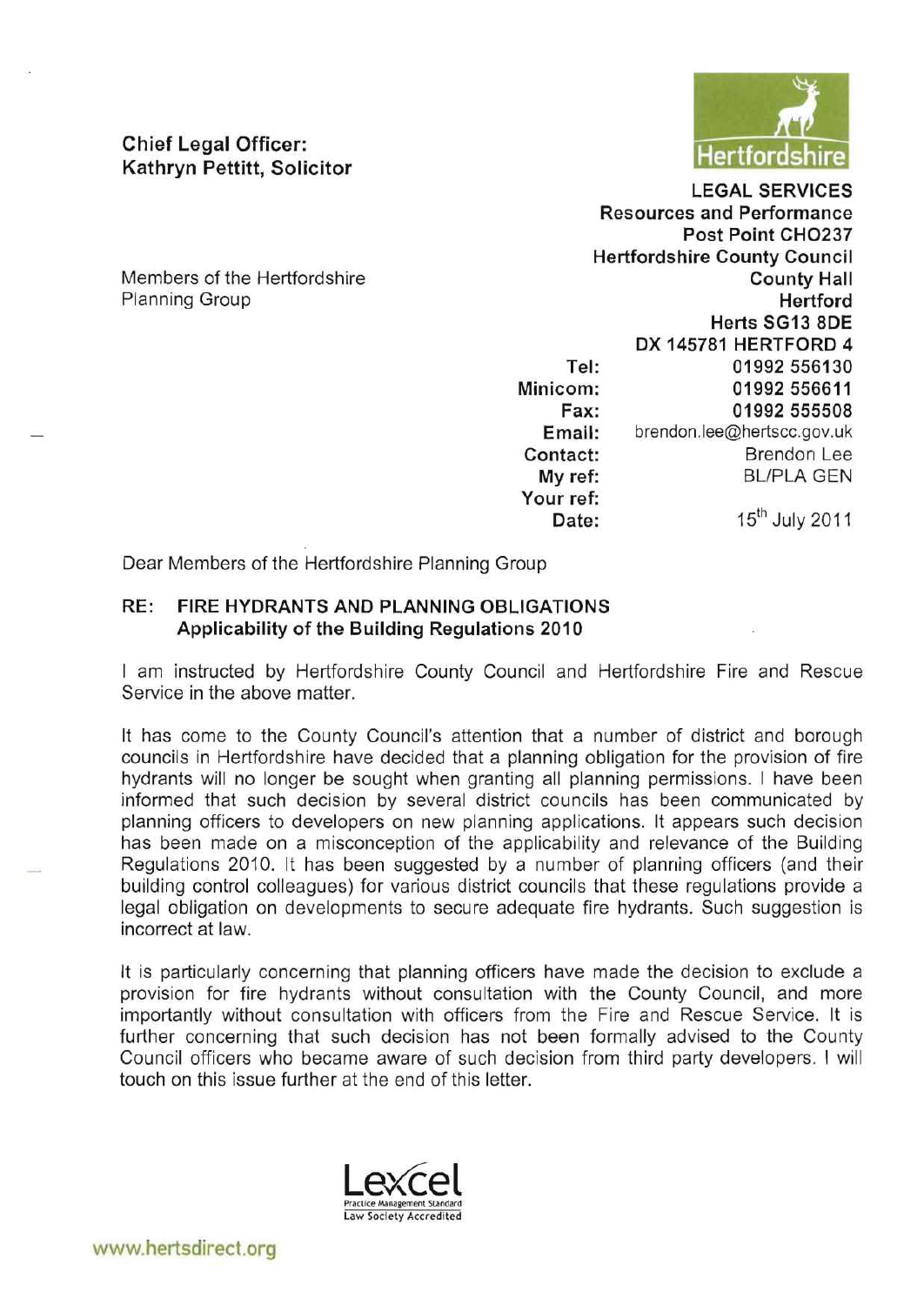I have set out below an explanation as to why the Building Regulations 2010 do not legally impose a requirement on developments to provide fire hydrants to meet the Fire and Rescue's statutory duty to secure an adequate supply of water for fire fighting purposes. I have also set out the reason why the County Council believes the provision of fire hydrants should be provided as a planning obligation.

## **Building Regulations 2010**

It has been suggested by several planning officers for various district and borough councils that the provision of fire hydrants for developments is covered by Regulation 4(1) and Part B5(2) of Schedule 1 of the Building Regulations 2010. Regulation 4(1) requires all building works to be carried out in compliance with the requirements of Schedule 1 of the Regulations. The applicable part of Schedule 1 is Part B5 'Access and Facilities for the Fire Service'. The relevant Part B5(2) states:

> 'Reasonable provision shall be made within the site of the building to enable fire appliances to gain access to the building' [emphasis added]

The Secretary of State has approved and issued Approved Document B for the purpose of providing practical guidance on the requirements of Schedule 1 Part B of the Regulations. The Approved Document B is split into two volumes:

- Volume 1 deals with the application of Schedule 1 Part B to dwellinghouse; and
- Volume 2 deals with the application of Schedule 1 Part B to buildings other than dwellinghouses.

A 'dwellinghouse' is defined by the Approved Document B as 'a unit of residential accommodation occupied (whether or not as a sole or main residence); (a) by a single person or by people living together as a family or (b) by not more than six residents living together as a single household including a household where care is provided to residents (dwellinghouse does not include a flat or a building containing a flat)'.

In reference to Part B5 of Schedule 1 for both Volume 1 and Volume 2, the Approved Document B states:

'In the Secretary of State's view the Requirements of 85 will be met:

- a. if there is sufficient means of external access to enable fire appliances to be bought near to the building for effective use;
- b. if there is sufficient means of access into, and within, the building for firefighting personnel to effect search and rescue and fight fire;
- c. if the building is provided with sufficient internal fire mains and other facilities to assist firefighters in their tasks; and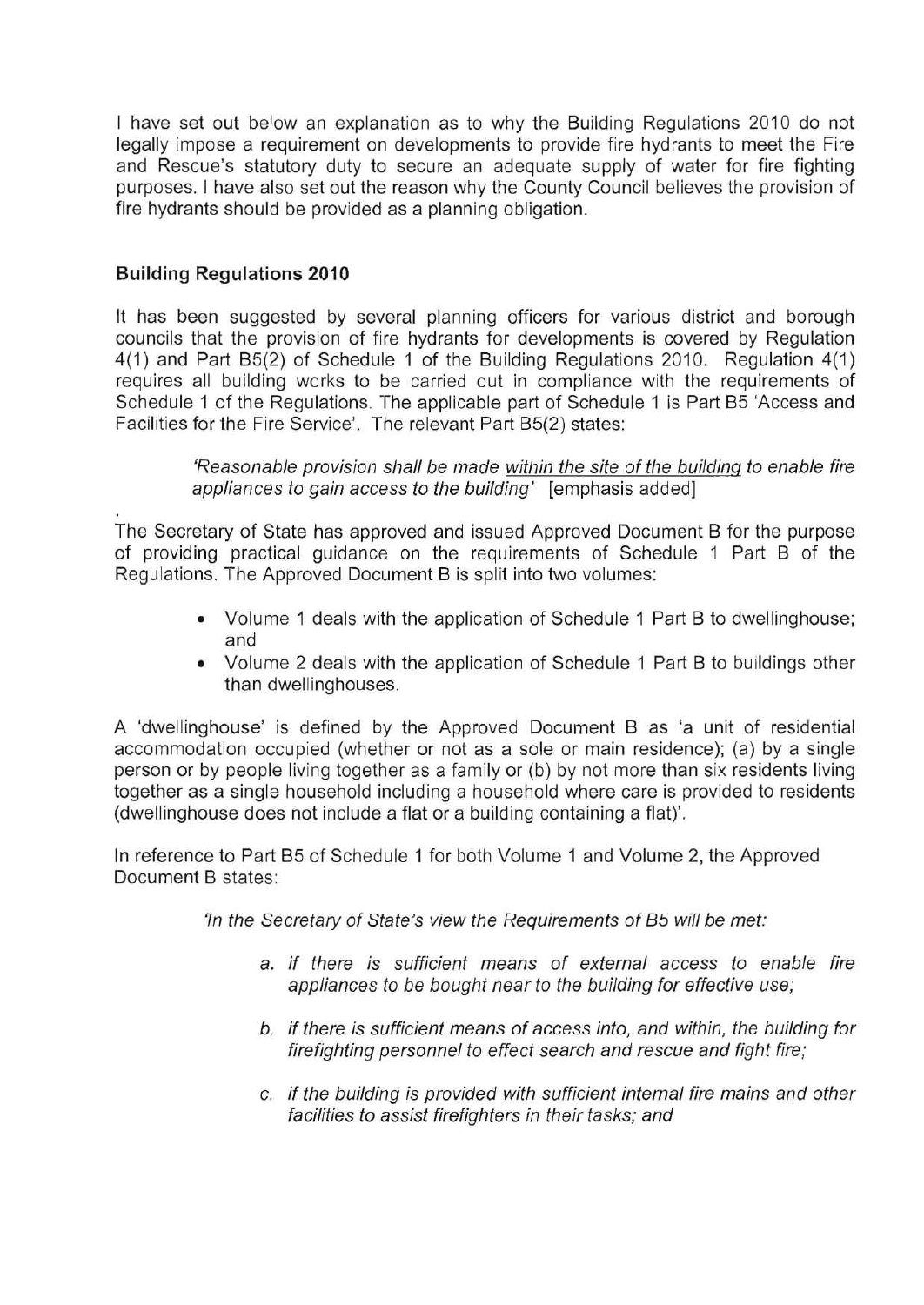d. if the building is provided with adequate means for venting heat and smoke from a fire in a basement.

These access arrangements and facilities are only required in the interests of the health and safety of people in and around the building. The extent to which they are required will depend on the use and size of the building in so far as it affects the health and safety of those people.'

It is noted that the provision of fire hydrants is not covered by any of the categories listed by the Secretary of State as being required by Part B5.

For dwellinghouses, Volume 1 then details the need for adequate vehicle access and makes no reference to the need for fire hydrants to be provided.

For non-dwellinghouses, Volume 2 does make reference to private fire hydrants at section 15. It provides that where a building, which has a compartment of 280m2 or more in area, is being erected more than 100m from an existing fire hydrant additional hydrants should be provided as follows:

- Buildings provided with fire mains hydrants should be provided within gOm of dry fire main inlets; and
- Buildings not provided with fire mains hydrants should be provided within 90m of an entry point to the building and not more than 90m apart.

The important thing to note with this reference to fire hydrants is that they are private fire hydrants within the 'site of a building' which will not be adopted by the Fire and Rescue Service but will be available for their use in the event of fire.

You will note my reference to within the site of a building above which is also an important part of Part B5(2) as highlighted in by quotation of that part above. The Approved Document B defines the site as 'the land occupied by the building, up to the boundaries of land in other ownership. The need for private fire hydrants referred to above for limited non-dwellinghouses is concerned with building works which do not have suitable access to public fire hydrants. The County Council's fire hydrant provisions concern the public fire hydrants and are generally not within the site of the building.

In summary, the County Council seeks fire hydrant provisions for public adoptable fire hydrants and not private fire hydrants. Such fire hydrants are generally not within the building site and, in any regards, are not covered by Part B5 as supported by Secretary of State Guidance 'Approved Document B'.

## **Planning Obligations**

Whilst I have established that adoptable public fire hydrants are not covered by the Building Regulations 2010 there is the question of whether, as a planning obligation, the provision of fire hydrants is necessary to make a development acceptable in planning terms; directly related to the development; and fairly and reasonably related in scale and kind to the development. The short answer is yes.